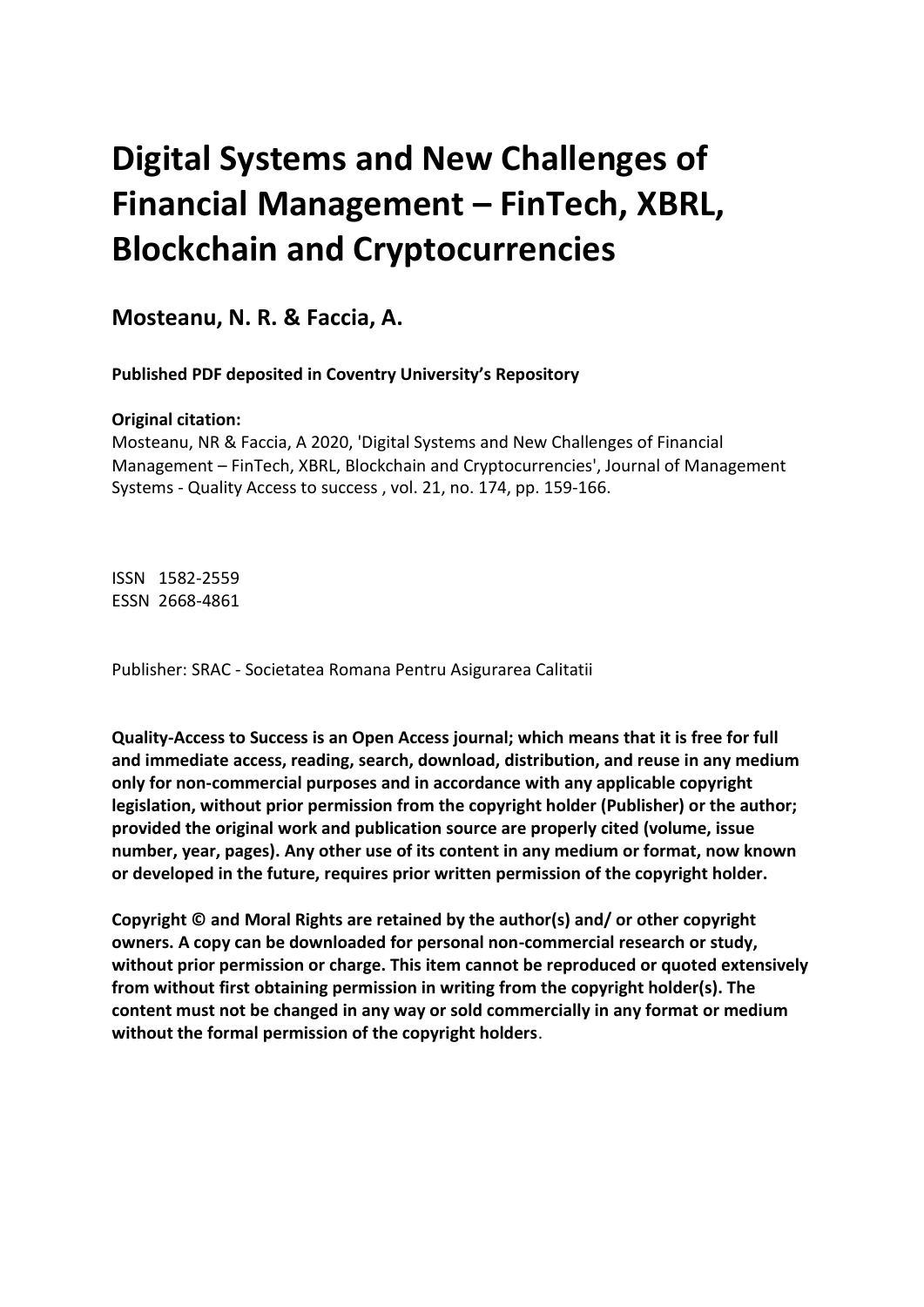# **Digital Systems and New Challenges of Financial Management – FinTech, XBRL, Blockchain and Cryptocurrencies**

# **Narcisa Roxana MOSTEANU1, Alessio FACCIA2**

1 Corresponding author, Professor Dr. at American University of Malta, Malta; E-mail: [narcisamosteanu@yahoo.com](mailto:narcisamosteanu@yahoo.com) 2 Dr. Lecturer, Coventry University, UK; E-mail: [alessio.faccia@gmail.com](mailto:alessio.faccia@gmail.com)

#### **Abstract**

*Management of public finance and economic development is the art by which a nation improves the economic, political and social well-being of its people. The research paper starts from the reality that finance plays an important role in each economy. Nowadays, finance has to manage and adapt to Digital Era. The purpose of this paper is an attempt to identify and encourage managing financial statements through artificial intelligence using XBRL and Blockchain. In many countries, financial and tax authorities encourage the adoption of eXtensible Business Reporting Language (XBRL) and Blockchain. XBRL enable business to generate their required reporting information directly from their financial data. Blockchain technology continues to grow and it is being used in more and more business*  sectors. Finance, accounting and auditing has been identified as areas that could greatly benefit the distributed *registry and other features of Blockchain. The main benefits generated by these innovative tools include reducing the risk of error (especially human error); low risk of fraud; system automation, big data analysis, huge cost savings (by increasing the efficiency and decreasing in errors), increased reliability in financial reports, and reduced workflow. The research paper comes to present how artificial intelligence combine financial information with tech capabilities, accelerate digital transformation of finance and accounting, and may create a more safety business and economic*  environment, reducing human error. We have to manage our work and time differently. We are living in a digital and *intelligent era, where machines take over repetitive, time-consuming and redundant tasks, giving finance professionals more time to approach higher level and more lucrative analysis and research.* 

*Keywords: management of finance; artificial intelligence; XBRL, Blockchain; digital finance; error reduction.* 

#### **1. Introduction**

The internationalization of financial markets is having profound effects on all countries. Foreign investors and international bodies provide funds to corporations in certain countries, helping finance existing businesses, open new ones or helping the government (by investing in Treasury or municipality bonds). Without these foreign flows of funds, the economies would have grown far less rapidly in the past 20 years. The internationalization of financial markets is also leading the way to a more integrated world economy in which flows of goods and technology between countries are more commonplace (Greenbaum, et al., 2016). Internationalization of financial markets brought many benefit to investors and countries in the same time. International financial facilitates trade, risk management improvement, mobilizes resources, and acquires and processes information that helps in the allocation of capital.

Informatization and computerization of society is one of the most important processes of present, everywhere around the world. Opportunities for new activities open up, while the information and technological environment as such contains the potential danger of deformations in the structure of personality and the ways of its social integration. In this regard, there is reason to assume that the development of information technologies in our modern age has both constructive and deconstructive consequences for a person or for a business (Lokova, et al., 2018). Management of finance faces new risks coming from implementation of artificial intelligence or digital systems.

The changing world affects the economic development, taking different meanings and techniques. We are hearing about the presence of artificial intelligence in all economic sectors, and it already part of our day-to-day life, in one way or another. The research paper comes to present how artificial intelligence combine financial information with tech capabilities, it accelerates digital transformation of finance and accounting, and it may create a safer business and economic environment, reducing human error. Artificial intelligence is an aptitude demonstrated by machines, in contrast to the natural intelligence displayed by humans and other animals. Using the most innovative technologies, we can find new business solutions and solve problems that until now seem hard to fix. *Artificial intelligence*, through knowledge management, links machines, IT, new technologies and businesses. No matter the economic sector, the size and the geographical location, all business are still facing the same issue: preparation of financial statement, accounting bookkeeping compliance with international GAAPs, human error, and an accurate comparison financial analyse. *Artificial intelligence* comes to bring digital solutions: *eXtensible Business Reporting Language* (XBRL) and *Blockchain*. Investments through financial capital infusion, lead to increase of production, consumption, and income in private, and public sector (Moşteanu, AlGhaddaf, 2019). Therefore, according to the Government's requirements, we need a standardized tool to submit all the financial accounting reports required by law –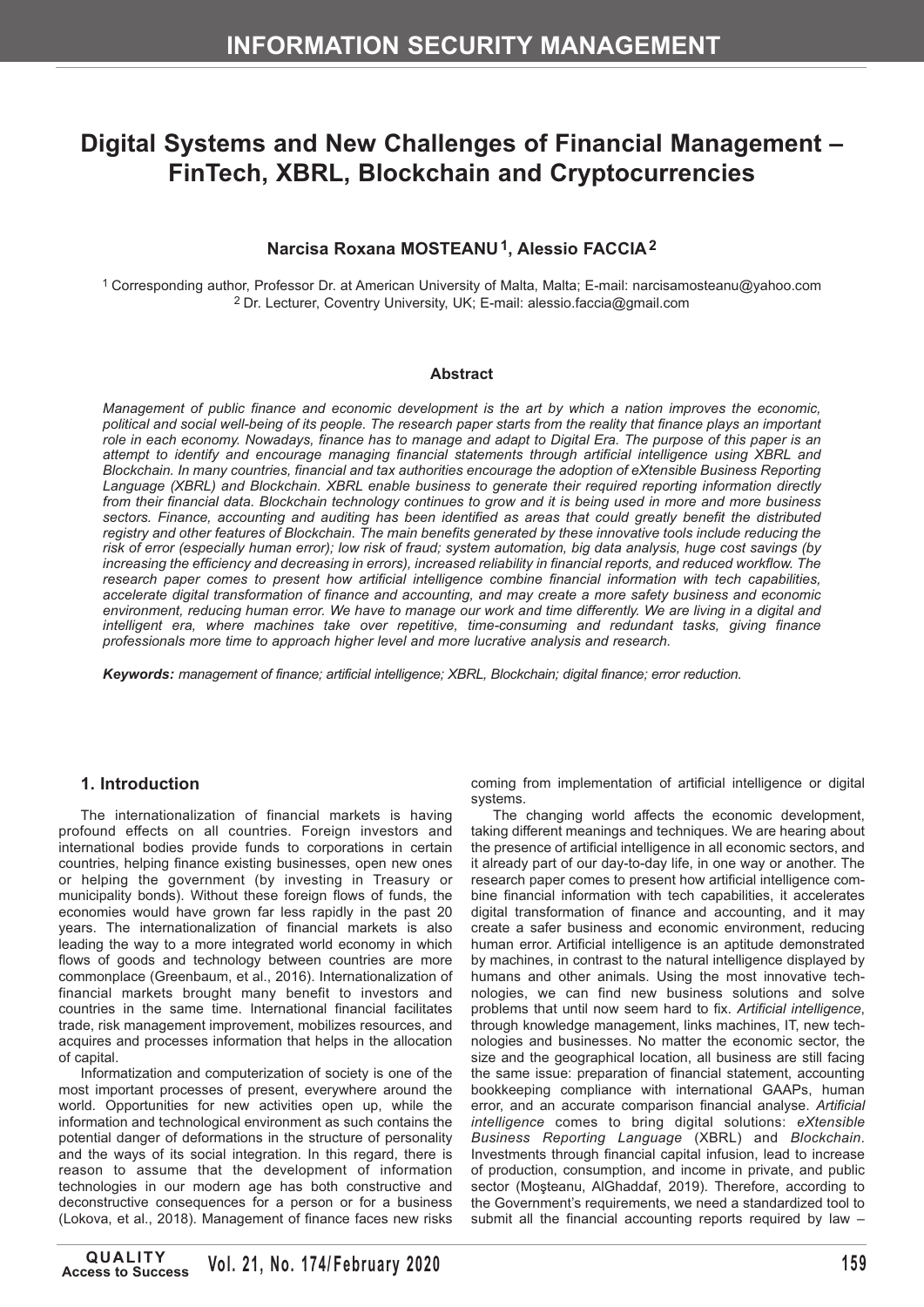XBRL. The most developed countries (from Europe, Middle East and USA) are already using XBRL in their financial statements.

### **2. Literature review – Digital finance – the base for XBRL and Blockchain**

### **2.1. Digital-Financial Markets – FinTech**

The most valuable derivative of digitization is the rich pool of gathered data, which is growing very fast. Advanced computing capability has paved the way for *big data* analytics. Social media, mobile, analytics and cloud (SMAC) and application program interface (API) technologies have allowed different data streams to talk to each other in a highly efficient manner. This has led to the integration of multiple services into a single platform, thus creating a plethora of cases for digital financial services – fueling the *app economy* (Economic Corporate Network, 2016).

To remain competitive and achieve longevity in the market, financial services has to keep up with digital transformation. The survival of financial institutions is connected with the adoption of innovation, and embracing digital changes, to improve the efficiency and the performance within the organization (Scardovi, 2017). Digital transformation and new technology adoption have changed the way of doing business and channels that offer banking and financial products and services are more intuitive and trustworthy (Mohamed, Ali, 2019).

*Digital* systems are becoming more and more used, representing a much faster, cheaper and safer way when it comes to financial transactions. Access to modern telecommunications systems is a priority in all countries around the world, as in their evolution, financial and banking systems implement, use and encourage online services for domestic and international financial transfers. Digitization and digital transformation have become the most commonly used words in the last decade, but especially in recent years. There is an excess of definitions of this term, used to describe the offline-to-online migration of commercial operations and businesses, including those found in many published research works. Contemporaneous economists defined digitalization as *the realignment of, or new investment in, advanced technology and business models to more effectively engage digital customers at every touchpoint in the customer experience lifecycle* (Solis, Littleton, 2017).

Financial technology – *FinTech* refers to an emerging financial services sector that is becoming increasingly indispensable to financial institutions and has a steady impact on how technology supports or allows banking and financial services. Fintech, Financial Technology targets construction systems that model, value and process financial products, such as shares, bonds, money and contracts. Contemporary economists define Fintech as a *new financial industry that applies technology to improve financial activities* (Schueffel, 2016). Currently financial technologies are used by all types of business, from start-up to large corporations, in all economic sectors.

# **2.2. Artificial Intelligence**

The digital revolution is changing the way of living, working and communicating. The transformation, that takes place within the telecommunications industry, it has a great impact on the surrounding world with the emergence and continued improvement of digital technologies (Zhao, 2018). *Artificial Intelligence* is one of them. It is a recent technological breakthrough, which, combined with industrial technology, it helps overcoming many human errors, exceeding human performance in different areas. IT programs are becoming more accurate, detecting and scaling objects better than human performance. Speech recognition systems can now identify the language of telephone calls and voice recordings with levels of accuracy that match human abilities. Translating from one language into another is now

done in real time, using a simple application on the phone. Glasses can be connected directly to google map or other search program. All of these are already part of our lives. *Artificial Intelligence* solutions have the potential to transform such diverse and critical areas as education, research, healthcare, finance, accounting, auditing, transport and energy. It is not a single technology but a family of technologies. In addition, *Artificial Intelligence* solutions can help sustainable, rapid and viable regional development. The regional economic disparities that exist in different areas of the world can be diminished considerably. Therefore, *Artificial Intelligence* can help to successfully implement regional development policy objectives (Mosteanu, 2019), regardless the geographical area, the spoken language or the sectors of predominant activity. In many countries/regions public authorities require the application of the XBRL to enhance business operations and transparency, with the aim to advance their market's standing in the eyes of investors.

The history of *Artificial Intelligence* started around 100 years ago, in 1920, when Czech writer Karel Čapek published a science-fiction piece called Rossumovi Universal Robots, which introduced the word *robot*, a humanoid *machine* which work for people (Turing, 1950). In 1950, Alan Turing (mathematician, computer scientist, logician and cryptanalyst) asked himself (publically) *Can machines think?* (Koistinen, 2016), and from this question the *Artificial Intelligence* started its journey. Turing continued to develop three distinct strategies that might be considered capable of reaching a thinking machine: through programming; *ab initio* of machine learning (Koistinen, 2016); and, knowledge management (using logic, probabilities, learning skills). As a result of discoveries in neurology, information theory and cybernetics in the same time, researches, and with them Alan Turing, created the idea that it is possible to build an *electronic brain*. Turing introduced his widely known Turing Test, which was an attempt to define machines' intelligence. The idea behind the test was to call machines (e.g. a computer) *intelligent*. If a machine (A) and a person (B) communicate through natural language and a second person (C), a so-called elevator, cannot detect which communicator (A or B) is the machine (Schultebraucks, 2018). And the research continued. On 11 May 1997 IBM's chess computer defeated Garry Kasparov after six games. In the last two decades, *Artificial intelligence* has grown heavily. The Artificial Intelligent market (hardware and software) has reached \$9 billion in 2018 and the research firm IDC (International Data Corporation) predicts that the market will be \$47 billion by 2020. This all is possible through knowledge management to explore Big Data, and take advantage of faster computers and advancements in machine learning techniques (Schultebraucks, 2018).

#### **2.3. eXtensible Business Reporting Language (XBRL)**

eXtensible Business Reporting Language – XBRL – is a language used for electronic communication of business and financial data, which is revolutionizing business reporting around the world. XBRL enable business to generate their required reporting information directly from their financial data. It is a consistent tool also useful for comparability and overall business evaluation.

The birth of modern accounting had its origins in the Italian Renaissance where the favorable climate existed for double entry bookkeeping to be developed. In 1458, Luca Pacioli wrote his fifth book, Summa de Arithmetica, Geometria, Proportioni et Proportionalita (Everything about Arithmetic, Geometry and Proportions). This was the first book on Algebra and it is the first systematic documented source of double entry bookkeeping method. Its basics are familiar and similar in the modern accounting system, but the rules of accounting have been developed over the years, especially in the last 40 years. Now the accounting rulebook has expanded to over 4,000 pages, and is perpetually changing to accommodate new business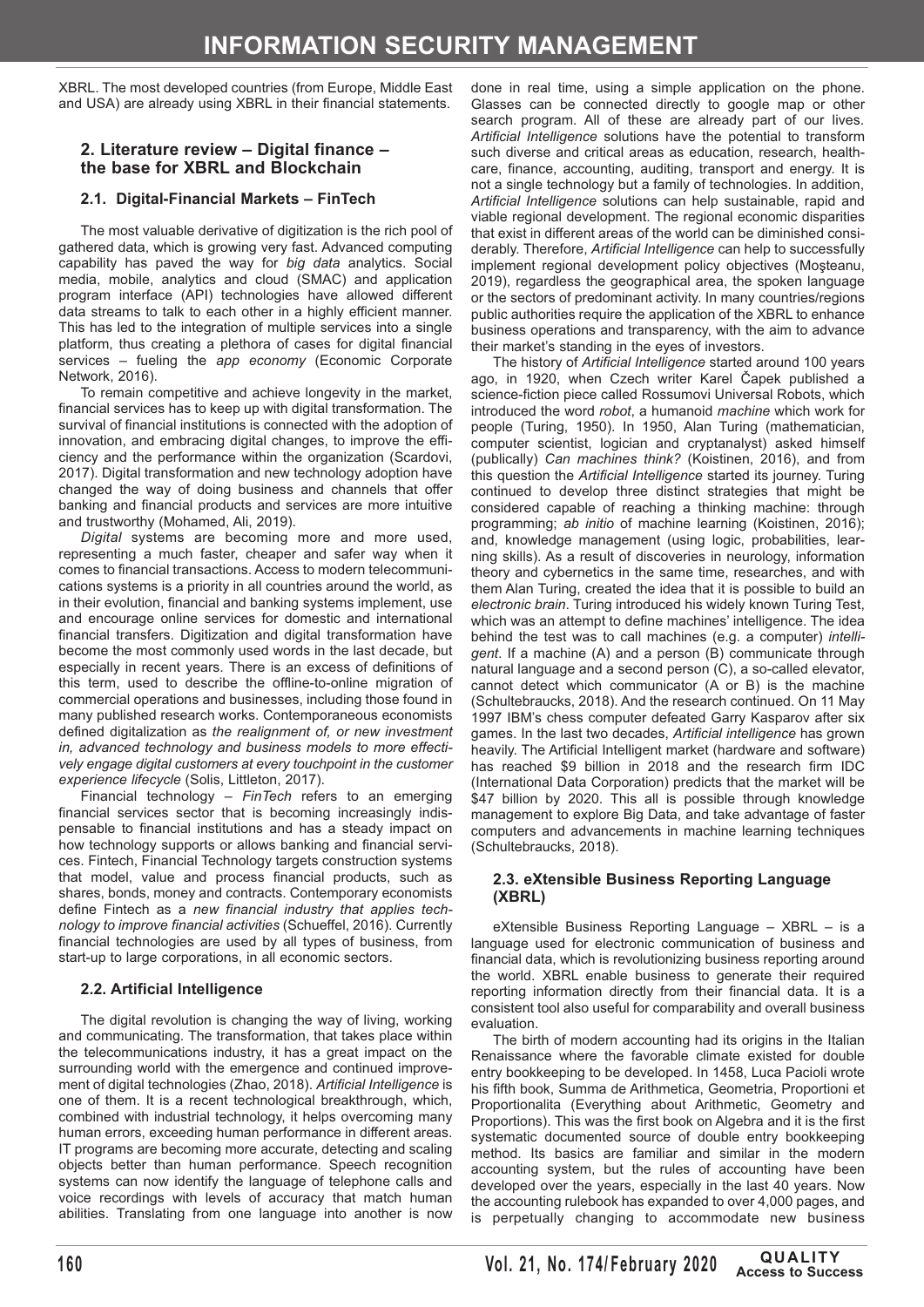practices. The use of a standardized coding structure, such as XBRL would help to reduce these wage expenses by removing the replication of data-entry over many channels, and reducing lost data costs. In 2000, an accounting industry specific language was released, this was version 1.0 and it was renamed the eXtensible Business Reporting Language, what we called now XBRL (Kloeden, 2006). In 1999, the American Institute of Certified Public Accountants, six information technology companies, and experts reported that they had joined forces in an attempt to develop an XML-based Financial Reporting Language and extend XBRL internationally for use in business reporting. If the *father of accounting* is Luca Pacioli, the *fathers of XBRL* are Charles Hoffman and Wayne Harding (Hoffman, Strand, 2001). The American Institute of Certified Public Accountants was receptive to this idea and funded the creation of a prototype, once a plan was presented. When the prototype was finished, the AICPA created and promoted XBRL International. The group was formed as a not-for-profit global consortium of companies and agencies with one common goal, the development of XBRL and the widespread acceptance and use of the new global coding standardization process for financial information (Tie, 2005). Currently, XBRL is used by more than 100 regulators in over 60 countries (Europe, Middle East and Asia, North and South of America), supported by over 200 software packages and a growing number of companies, to facilitate structured data reporting across millions of companies (Nitchman, 2016).

### **2.4. Blockchain**

Blockchain is another newest technology, which enable businesses to generate their required reporting information directly from their financial data. Blockchain technology continues to grow and it is being used in more and more business sectors, finance, accounting and auditing has been identified as areas that could greatly benefit the distributed registry and other features of this one.

Blockchain is a new technology that was introduced a decade ago, after financial crisis of 2008 (Nakamoto, 2008), and there is still a long way to be accepted and adopted by everyone. Blockchain can be described as the chronological record of block transactions. To ensure transactions, the cryptography is used, based on a chain of digital signatures. Each block is a group of transactions that are added to the last block by reaching a consensus on its authenticity among users, which is then passed to each network user to update their database. The Blockchain system records all transactions ever made, shared by consensus distributed and shared among each participant's users, and it is very difficult to force it. Since every two-key sign-in and any transactions are cryptographed and simultaneously maintained in distributed ledgers of each Node, which make this almost impossible to be hacked. Nowadays double-entry bookkeeping it is not an absolute system but it is logically extendible to triple-bookkeeping by including a set of *force* in its third axis (Yuji, 1982, 1986). In the accounting industry, Blockchain helps the companies to write their transactions directly into a join bookkeeping, creating an interlocking system of enduring accounting records. Double entry accounting has been used for a very long time now. Triple entry accounting adds a level of clarity and honesty to bookkeeping that double-entry accounting cannot offer (Faccia, Moşteanu, 2019).

#### **2.5. Cryptocurrencies**

As digital finance and artificial intelligence occupy an increasingly important place in the financial services market over the last decade, cryptocurrencies appear too. *Cryptocurrencies*  are virtual digital currencies and named as such because cryptographic techniques lie at the heart of their implementation (He et al., 2016). Historically, the idea and concept of storing

important information by using cryptographic techniques is considered older, as the term crypto is taken from an ancient Greek word Kryptos, which means *hidden*. World Bank classified cryptocurrencies as a subset of digital currencies, which it defines as digital representations of value that are denominated in their own unit of account, distinct from e-money, which is simply a digital payment mechanism, representing and denominated in fiat money. In contrast to most other policy makers, the World Bank has also defined cryptocurrencies itself as digital currencies that rely on cryptographic techniques to achieve consensus. Today, the advent of cryptocurrencies is traced to the emergence of the first cryptocurrency, that is, bitcoin in 2009. After the emergence of *bitcoin* in 2009, the experiments in cryptocurrencies started happening in 2011 with the release of SolidCoin, iXcoin, Namecoin, and others. As of August 1, 2018, there are more than 1,737 different cryptocurrencies in the market. This number of cryptocurrencies breaks down into 819 coins and 918 tokens. According to CoinMarketCap data, the combined market of overall cryptocurrencies to date is valued at \$269 billion (Mohamed, Ali, 2019).

Central banks have started to consider whether they might issue digital currencies of their own. Due to the advent of cryptocurrencies and blockchain technology, the central banks of major economies started to think and work on their own Central Bank's Digital Currency (CBDC) (Mohamed, Ali, 2019). A fundamental matter raised by CBDC issuance relates to the appropriate roles – in financial intermediation and the economy at large – of private financial market participants, governments and central banks. With CBDCs, there could be a larger role for central banks in financial intermediation. As the demand for CBDC grows, and if holdings of cash do not decline in lockstep, central banks might need to acquire (or accept as collateral) additional sovereign claims and, depending on size, private assets (e.g. securitized mortgages, exchange-traded funds and others). If demand becomes very large, central banks may need to hold less liquid and riskier securities, thereby influencing the prices of such securities and potentially affecting market functioning. Central banks may also need to provide substantial maturity, liquidity and credit risk transformation at times to both banks and markets. Since central banks could assume more important roles, they could have a larger impact on lending and financial conditions (Committee on Payments and Market Infrastructures, 2018).

# **3. Research Methodology**

The present work paper is an exploratory research, based on investigative techniques. It is a fundamental and qualitative research, which aims to identify and encourage managing new financial methods through artificial intelligence and digital systems to achieve an efficient sustainable economic development. The paper present the new approach of finance and the necessity to review and adapt the management and supervision of financial institutions, markets and their services provided. The research paper comes to present how artificial intelligence combine financial information with tech capabilities, accelerate digital transformation of finance to create a more safety business and economic environment, reducing human error.

# **4. Findings and Conclusions**

#### **4.1. New compulsory financial statements submission forms**

The convergence of the IFRSs and US GAAPs accounting standards allows a uniformity in the presentation of the financial statements in every part of the world. The business strongly requires that information to be relevant, reliable, comparable and timely. These essentials appear even more evident if we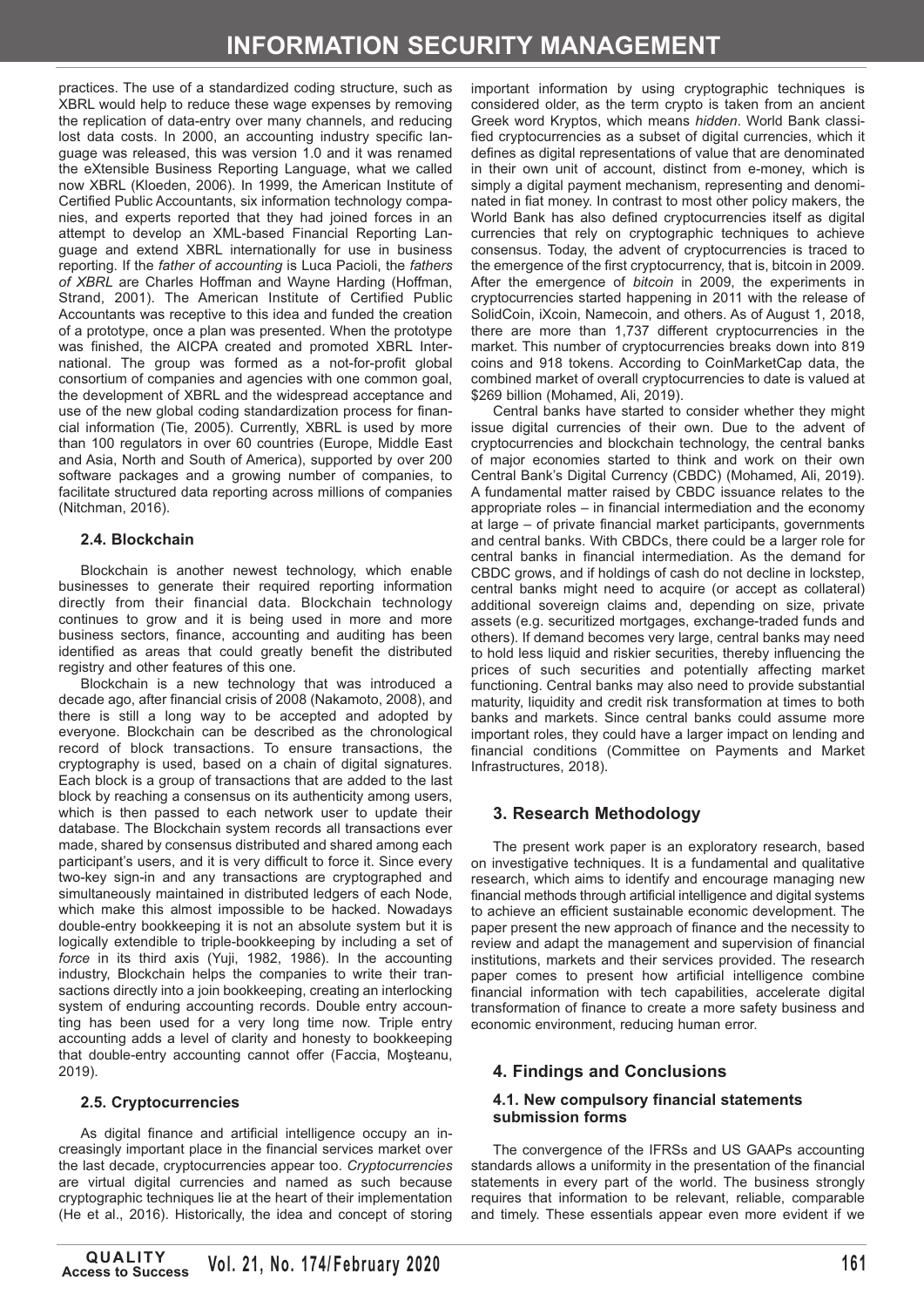take into account the increasing complexity and details required by the accounting principles themselves. Implementation of accounting principles and of knowledge management to perform it, is changing the accounting practices. In the twentieth century the accountants' salary was considered as the main cost of an accounting department. Accountants had to spend a lot of time entering an ever-increasing amount of data in the accounting books (journal and ledger), initially papery, then computerized, since the 90s.

Since the end of the 1990s, accounting information systems (Amat, Amat, 2019) are becoming increasingly used in accounting departments, favoring time-loss in data entry, reducing errors, improving the statement processing time (almost immediate) and procedures (adjusting entries), allowing an integration with cost accounting (Astuty, 2019), and thus, obtaining a high degree of detail (previously unthinkable). The skills requirements in accounting departments are rapidly changing, moving towards information technology rather than accounting. However, the costs of keeping the accounts have not decreased. New costs occurs: accounting software licenses (in particular ERP software), which have become essential, and it is increasing exponentially. In the present time, the number of accountants is being reduced, companies are looking now for fewer but more qualified employees (Richards et al., 2019). Accountants must be able to use accounting information systems perfectly and must also be able to customize them. IT knowledge is therefore now undoubtedly essential. Knowledge management (O'Leary, 2018) in accounting departments is increasingly oriented towards the integration of IT systems with financial, accounting and legal skills. The main challenge is to create teams of people able to understand and apply transversal knowledge, capable to reason in terms of flow chart, in order to communicate with a single common denominator and expressing each other's work needs. The positive combination between IT and accounting is allowing an increasingly timely and reliable disclosure, which is leading to a uniformity of exposure. It is better that, standard setters, tax authorities and legislators should constantly interact with the software houses. This will the coordination between practice and laws, to face accounting systems challenging. Financial statements represent a crucial disclosure of the synthesis, not only among accounting, legal and fiscal rules, but also among these rules and the constraints and opportunities of information technology. This challenge is faced not only by standard setters, tax authorities and legislators, but also by accounting practitioners, developers of business reporting, IT professionals, auditors, executives, bureaucrats, academics, students, politicians and government ministers.

The information summarized by the financial statement (as this is a document on which all stakeholders rely), is better to be collected, synthesized, transmitted and analyzed with incredible rapidity and accuracy (Ramin, Reiman, 2013). Since XBRL is a language that can be used by companies to fulfill legal and accounting obligations, this is an open source technology that contains standard tags, but it allows the tracking of objects in order to perform different types of analysis.

XBRL is not a software itself, it is a standardized language program, usable by software houses to create and customize specific software for its customers. In general, free user-friendly versions are also available and provided by governments, to allow all companies, in any case, to prepare and send financial statements. Even if there is a need and a tendency towards uniformity, in particular to comply with the requirements of the most widespread international accounting standards, IFRS and US GAAP, there are various XBRL taxonomies, which are constantly updated and released on an annual basis. Each country is better to try to customize taxonomies to take into consideration the translation in different languages. Initially the XBRL taxonomy included only the numerical schemes of the financial statement: statement of financial position (*balance sheet*), statement of comprehensive income (*income statement or profit and loss statement*), statement of cash flows (*funds flow statement*), and statement of changes in equity. Furthermore, XBRL language now also concerns the descriptive notes of the financial statements, limiting the freedom of company directors in drafting this annex. However, the taxonomy as regards the notes of the financial statement, provides a rigidity only in relation to the list of paragraphs to be included. The editor of the financial statement is then free to add comments, to include further detail in each paragraphs or to specify within the mandatory paragraphs that some paragraphs are not inherent and should not be drafted. The accounting and financial systems are continuously updated. Here is how, in 2019 there is another update in the US GAAP Financial Reporting Taxonomy. This one contains mainly updates for accounting standards. It includes amendments for the SEC's authoritative literature in which the underlying recognition and measurement are not specified by GAAP, but implemented by XBRL codification anyway (<https://xbrl.us/home> /filers/sec-reporting/taxonomies/). The latest update for IFRS (International Financial Reporting Standards) Taxonomy it was in 2018. It was required to markup electronic IFRS financial statements. By providing the IFRS Taxonomy, the International Accounting Standards Board can ensure that the taxonomy used is an accurate representation of International Financial Reporting Standards (IFRS Standards) [\(https://xbrl.us/home/](https://xbrl.us/home) filers/sec-reporting/taxonomies/).

#### **4.2. Impact of XBRL on financial analysis and audit effectiveness**

XBRL is a technology that allows object tracking. It is based on XML (Extensible Markup Language), that is a metalanguage, or a marker language based on a syntactic mechanism that allows to define and control the meaning of the elements contained in a document or in a text. The World Wide Web Consortium (W3C) (Clark, deRose, 2017; Cole et al., 2016), following the browser war (the situation occurred in the nineties in which Microsoft and Netscape introduced, with each new version of their browser, an extension that is proprietary to the official HTML), was forced to follow the individual extensions to the HTML language. The W3C had to choose which features to standardize and which to leave out of official HTML specifications. It was in this context that the need for a markup language that gave more freedom in tagging, while remaining in a standard, began to emerge. The "XML project", which began at the end of the nineties in the SGML Activity of W3C, aroused so much interest that W3C created a working group, called the XML Working Group, composed of world experts in SGML technologies, and a commission, the XML Editorial Review Board, responsible for drafting the project specifications. In February 1998, the specifications became an official recommendation with the name of Extensible Mark-up Language, version 1.0. Soon we realized that XML was not limited to the web context but it was something more: an instrument that allowed to be used in the most diverse contexts, from the definition of the document structure, to the exchange of information between different systems, from the representation of images to the definition of data formats. Compared to HTML, XML has a very different purpose: while the former defines a grammar for the description and formatting of web pages (layouts) and, in general, hypertexts, the second is a metalanguage used to create new languages, suitable for describing structured documents. While HTML has a well-defined and restricted set of tags, with XML it is instead possible to define its own according to the needs. XML is nowadays also widely used as a means of exporting data between different DBMSs (Database Management Systems). The use in the configuration files of applications and operating systems is widespread. XML, like HTML, uses markers in its programming. These markers are called tags (labels), to assign a semantics to the text. Tags can contain information in two ways: through parameters or by enclosing text or other types of information. It follows that they can be opening tags, necessarily followed by closing tags (among which you can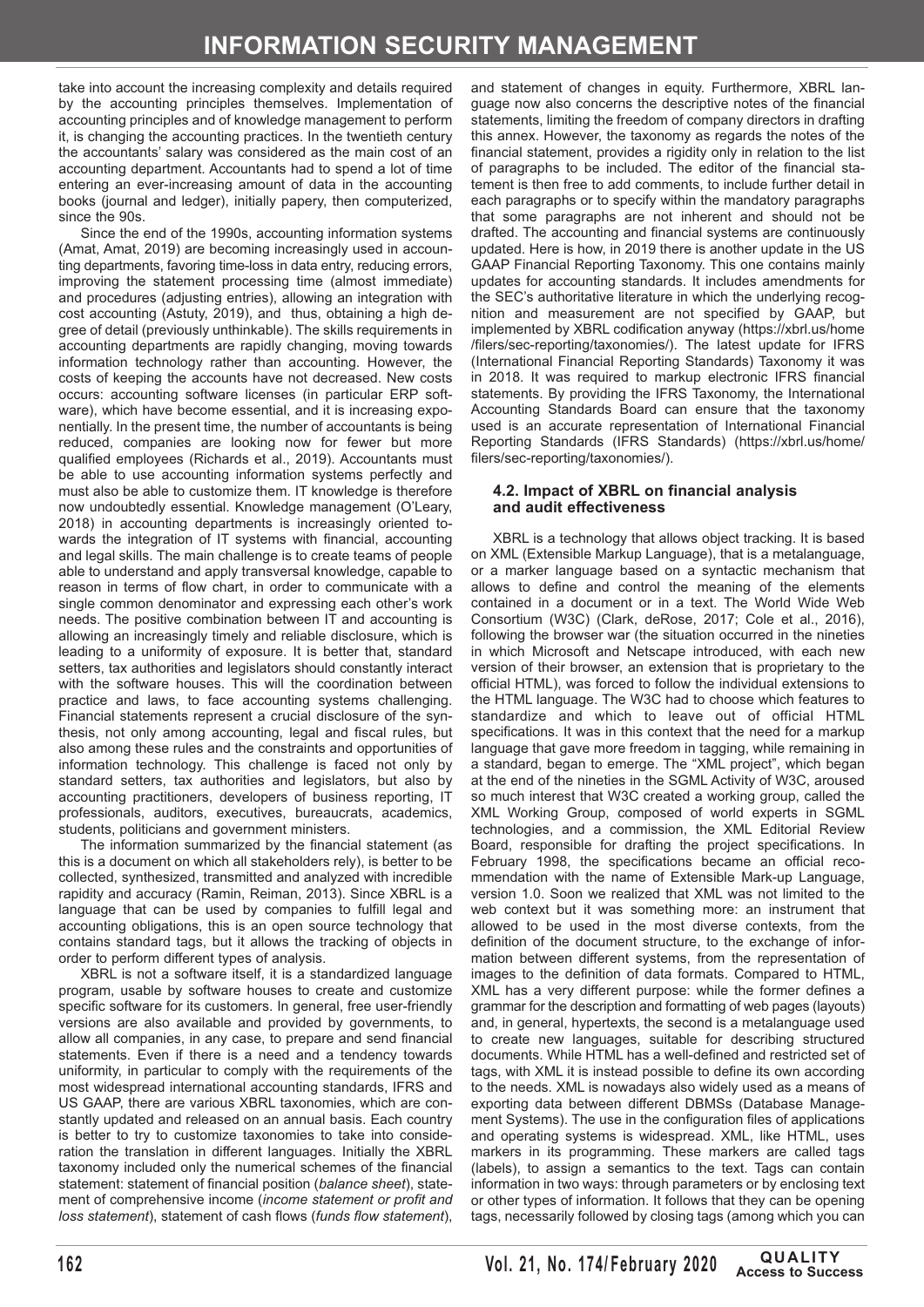have a content) or tags that open and close, and can therefore provide information only through their parameters. Each label starts and ends with angle brackets <> (which in other contexts would be the minor and major signs), while the closing of the tag or the closing tag is represented by the / bar. The advantages of XML can be summarized in one word: SPEED. Speed is above all the main reason that drives many companies to switch to ecommerce: faster response to customer needs, faster publishing of direct information to customers and supply chain partners; faster processing of orders received via the Internet. SPEED is also an acronym that lists the main advantages of XML: Storing, Publishing and Exchanging Electronic Documents. XBRL, in particular, is the language based on XML programming used for communication and the exchange of financial and accounting data in electronic format (Radu, 2016; Santos, et al., 2016; Wang, Wang, 2018; Blankespoor, 2019).

The legislation on auditing and the auditing standards do not provide for the auditor new controls with reference to the codification of the financial statements compliant with XBRL format. Therefore, the auditor must not carry out specific checks on the XBRL format and on submitting the financial statements in the XBRL format.

In this regard, it is worth pointing out by the Auditing and Assurance Standards Board (IASSB – an international body responsible for ruling the principles and rules of the revision), in the document entitled *IAASB Staff questions and answers – XBRL: The emerging landscape* (IAASB, 2010), that the auditor is not required to implement verification procedures on the conversion of the financial statements in XBRL format. A role cannot be assigned to the auditor with reference to the new discipline concerning the XBRL format also in consideration of the fact that the XBRL format is not included in the other information required by the auditor according to the ISA 720 international audit principle. Therefore, the auditor is not required to assess any inconsistencies between the financial statements on which he has made a judgment and the one submitted in the XBRL format. The foregoing does not exclude, however, that the company may instruct the auditor to perform these audits, but the same would not be included in the task of revision. It would be just the subject of a separate remark. In this case, the engagement letter and the letter of attestation should explicitly contain the identification of this additional task compared to the ordinary audit (Abdolmohammadi et al., 2017; Hoitash, Hoitash, 2017; Mao, Zhang, 2017).

Since it is a standardized language, XBRL provides a efficient and consistent system to define the data model of an application for analyzing financial documents. This is useful for the application of standard methodologies, such as: historical analysis of financial statements through the reclassification of the statements and the analysis of the financial statement indices; and, prospective analysis through the preparation of proforma financial statements.

A compliant with the specifications XBRL taxonomy provides an effective environment for defining: the data dictionary of the elements used by financial models as input variables, and the layout and logic of calculation of the reclassified statements. XBRL can be used as an input data format, which feeds analysis modules, or as an output format, which allows the export of data processed by the model. For example, we can export a forecast income statement to accounting software that has additional modules for planning and budgets, or produce a financial statement to be published on a web portal for reporting to senior management. The extensibility of XBRL data models, both in taxonomies and in instances, offers very powerful functionalities in this context (Erzegovesi, Bonetti, 2007).

# **4.3. Blockchain and accounting bookkeeping**

The distinctiveness of the Blockchain consists in the absence of an intermediary entity that must guarantee the truthfulness of the data. This task, in fact, is performed by participants themselves to the Blockchain, through an authentication system. In addition, every transaction stored in the chain cannot be deleted or modified, and can be consulted at any time by members of the network. The transactions to which Blockchain technology can be applied are, ideally, all those involving the following subjects: payments, management of information linked to contracts (such as smart contracts), and transactions involving the exchange of goods and services and many others. All the business sectors may be potentially affected (from banking to insurance, from energy to healthcare, without excluding the telecommunications one). The Blockchain phenomenon, although it arouses a certain enthusiasm thanks to the multiple benefits it brings to both individuals and businesses, is not exempt from arousing even some concerns. However, it is expected that it will allow a safer and faster transmission flow of data and information, while the creation of databases with the same characteristics of the ledgers, it will allow a simplification and speeding up of the necessary processes, for example, for the assessment and the payment of taxes. Its main characteristic, the decentralization, allows the execution of processes in the absence of a certification intermediary, putting at risk the existence of all those professions such as notaries, lawyers, auditors and accountants, who have always dealt, at different levels, with certify data and information. The spread and impact of blockchain are growing together with the increase in the volume of data produced every day. However, according to Gartner and Deloitte (well-known research and advisory companies) (Furlonger , 2017; Rithu, Preetha 2018), it will be necessary to wait until at least till 2025 to witness the emergence of its most disruptive and highly transformative effects. At the moment, we find ourselves in what has been identified as the first phase of experimentation and use of technology.

The main application of the Distributed Ledger (Yu et al., 2018; Shyshkova, 2018), above all by leveraging the peculiarities of smart contracts, is the reconciliation of the administrative documents of the companies in a decentralized manner, thus delegating this activity to the decentralized consent of the Blockchain. Essentially three-way reconciliation (like a reconciliation that involves three documents such as orders, transport documents, and invoices), as well as two-way reconciliations (like a reconciliation that involves two documents such as orders and invoices), could be performed inside the Blockchain. Therefore, it would no longer be necessary to issue the documents (they are already produced in the system and therefore accessible by the parties), to store them (because already stored in the system), and to show them (they are accessible by anyone authorized and therefore distributable). Since the Blockchain technology can be also be applied to electronic invoicing, it has the potential to transform the process of validation of transactions, and the way invoices issued and payments are made. Combining decentralization and electronic bills, the system will benefit from a tamper-proof and transparent structure, also minimizing the risk of human error and frauds (Fischer, 2018; Hambiralovic, and Karlsson, 2018). Each record or block, linked and secured using cryptography, is also visible to all parties, therefore removing the need for an intermediary (Dwyer, 2017; Hays, 2018; Mishra, 2018).

#### **4.4. Benefits of artificial intelligence in applying knowledge management on XBRL and Blockchain for business accuracy**

It is evident and inevitable that the future of accounting practices will be characterized, developed and determined by the combination of XBRL language, artificial intelligence, Blockchain technology as an expression of the triple entry bookkeeping system and electronic invoicing. Knowledge management related to accounting reflects the needs of the historical context, but above all, through the use of new technologies and the intellectual combination of information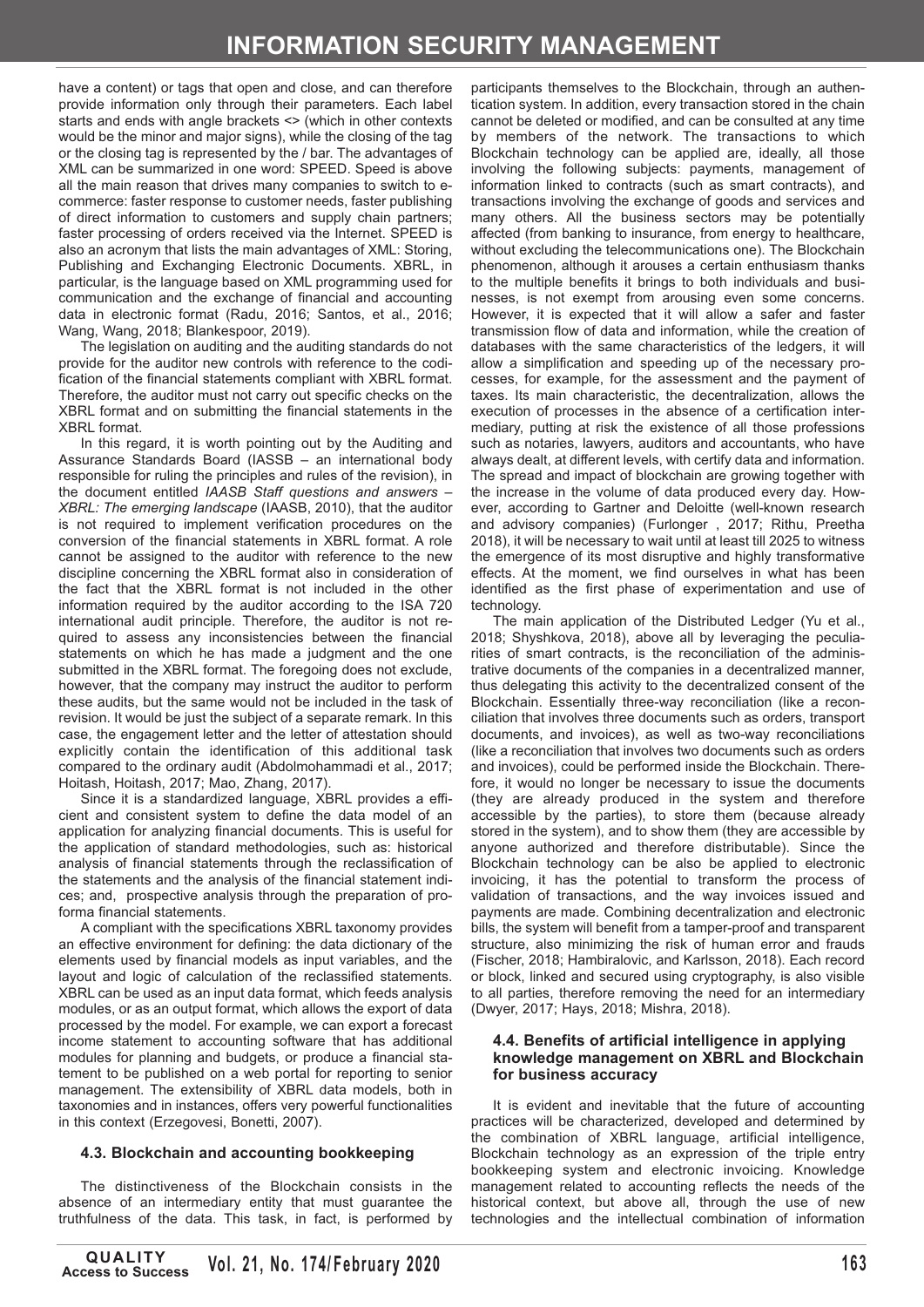# **INFORMATION SECURITY MANAGEMENT**

technology and accounting, it manages to solve long-standing challenges. Some problems, such as the reliability of the information indicated and the lack of cross-comparison, have always existed, others have arisen recently, such as those related to globalization, the need for standardization, comparability, rapidity of registration (due to the immense amount of data to be recorded) and, last but not least, the big data analysis.

The convergence towards the integrated use of new digital technologies is now an inescapable process. There are too many advantages and opportunities arising from the integrated use of all these advanced tools. The challenges that accounting is facing in the contemporary world are mainly determined by globalization, which exponentially increases competitiveness in every sector, and the lack of trust, due to the depersonalization of every relationship.



*Figure 1*. Digital Future of Accounting Knowledge Management

The Figure 1 displays a comprehensive representation of all the challenges that accounting knowledge management is facing in the digital era. As can be easily observed, reasoning on the opportunities and advantages offered by each technology, each tool, integrated with the others, will provide a complete shield against all these problems, providing an immediate and effective solution.

Positive answers to challenges are often found through the combination of different technologies (for example, the reduction of human error can occur with the use, at the same time, of electronic invoicing, Accounting Information Systems (Zaki et al., 2019), Artificial Intelligence, and Blockchain), in other cases a single digital tool can solve problems that afflicted the accounting system since its creation (for example, the Blockchain solves the problem of reliability and trust as an expression of the triple entry bookkeeping system).

#### **4.5. Necessity of new approach of Management and Supervision of Financial Institutions and Services**

The global financial and economic crisis has done a lot of harm to public trust and confidence in governing and financial institutions, as well as the principles and the concept itself of the market economy. It has also eroded a lot of public trust in corporations. The climate of global financial uneasiness can partly be attributed to the global meltdown of 2008 where governments and other regulatory agents failed in their responsibility to monitor and steer unrestrained speculative and damaging financial activities (Scardovi, 2017). Financial crises often lead to the emergence of new national and international institutions. Financial digitalization lead to new responsibilities of financial supervisor. The recent global financial crisis has provided a unique opportunity to go beyond economic data and to

capture cross border financial data and other information that could assist international and national institutions (Moshirian, 2011), to measure and manage financial risk more effectively, and to prepare for challenges raised by *new financial technologies*. Only an internationally integrated financial system will make large banks global.

FinTech has revolutionized the entire financial services industry by using innovative and advanced technologies such as Blockchain, cryptocurrencies, XBRL, Artificial Intelligence and robot-advisors. These innovative financial technologies come to realign and reboost the efficiency and quality of financial services by cutting the human errors and time processing.

Central banks are the lead authority for macro prudential policy in most jurisdictions. Macro prudential responsibilities are more likely to be given to the central bank when the central bank is also the micro prudential supervisor for banking and financial institutions. Dedicated committees are also responsible for macro prudential policy in a number of jurisdictions and typically include government representatives, central bankers and supervisory officials. More generally, most jurisdictions have strengthened their frameworks for monitoring financial stability (Calvo et al., 2018), typically by setting up public authorities.

The involvement of central banks is a key feature of any financial supervisory architecture. This is also a source of synergies and conflicts of interest. Synergies stem from the links between financial and economic stability and from the connection between monitoring the overall liquidity of the system – the role of central banks – and the oversight of financial system solvency, which is the role of the prudential supervisory function. On the other hand, conflicts of interest may emerge as monetary policy decisions concerning the setting of interest rates can affect banks' profitability and solvency. The assignment of prudential responsibilities to the central bank also raises concerns of a political economy nature including reputational risk and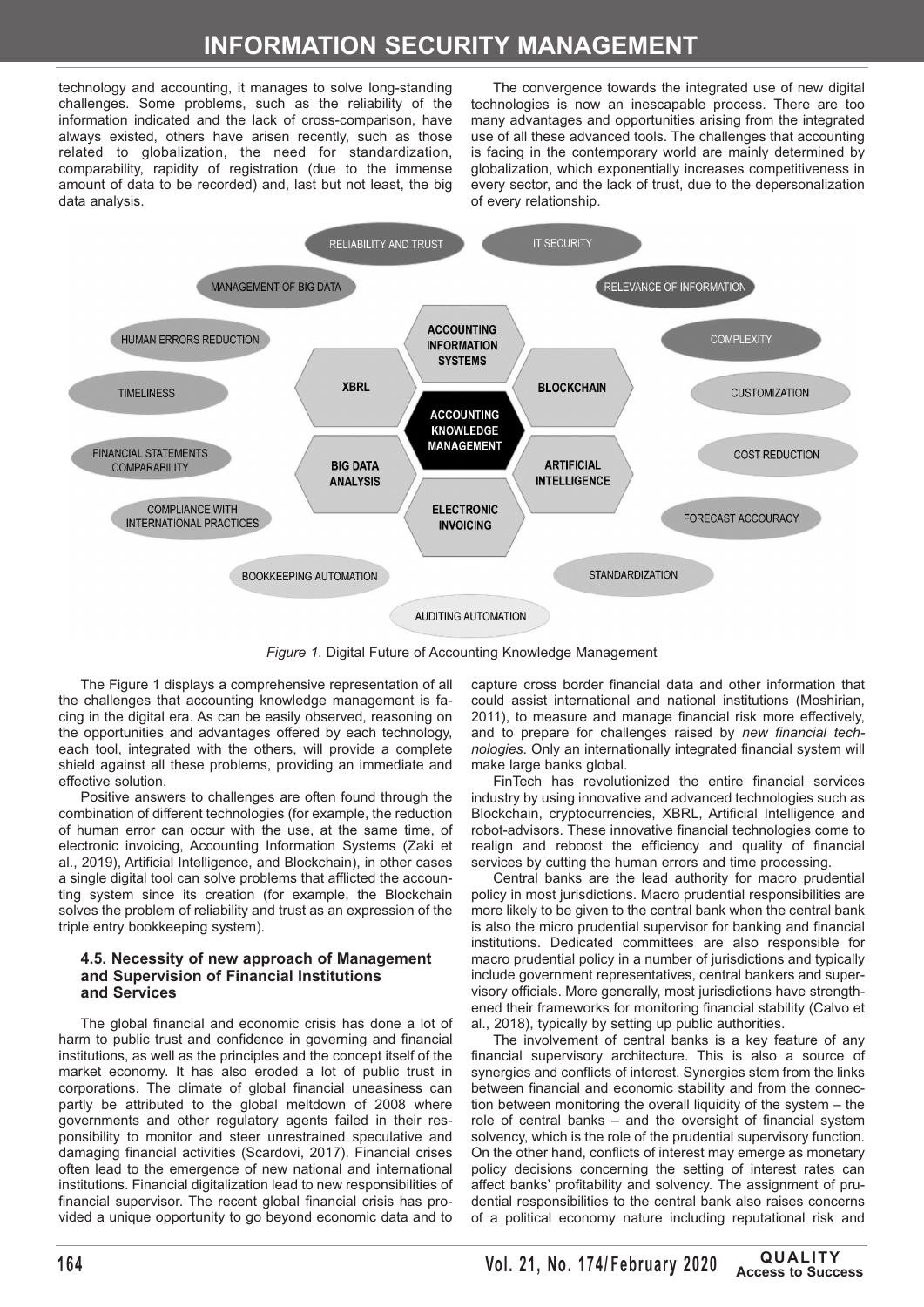# **INFORMATION SECURITY MANAGEMENT**

excessive concentration of authority. In the United States, different functions are typically assigned to several agencies at the federal or state level. In the European Union, member states and those on the accession process share a single prudential supervisory authority (the European Central Bank's Single Supervisory Mechanism) for significant banks (Calvo et al., 2018). However, Member States do keep responsibility for the prudential oversight of smaller institutions and for other supervisory functions, through their central banks or dedicated supervision public authorities (for other institutions than bank, such: insurance companies and private pension funds). Currently there are 268 financial supervisors (around the world).

#### **References**

- [1] Abdolmohammadi, M.J., DeSimone, S.M., Hsieh, T.S., and Wang, Z. (2017). Factors associated with internal audit function involvement with XBRL implementation in public companies: An international study. *International Journal of Accounting Information Systems*, 25, 45-56.
- [2] Amat, O. and Amat, N. (2019). Evolution of financial information and management control over the last 150 years. The case of Bodegas Torres. *Economics Working Paper Series*. Working Paper No.1633. Retrieved from: <https://econ-papers.upf.edu/papers/1633.pdf>
- [3] Astuty, W. (2019). An Analysis of the Effects on Application of Management Accounting Information Systems and Quality Management Accounting Information. *Kumpulan Jurnal Dosen Universitas Muhammadiyah Sumatera Utara*, Vol. 7, No. 3.
- [4] Blankespoor, E. (2019). The impact of information processing costs on firm disclosure choice: Evidence from the XBRL mandate. *Journal of Accounting Research*, Forthcoming.
- [5] Calvo, D., Crisanto, J.C., Hohl, S, and Gutierrez, O.P. (2018). Financial Supervisory architecture: what was changed after the crisis? *FSI Insights on policy implementation. Financial Stability Institute Papers* No. 8. Retrieved from: <https://www.bis.org/fsi/publ/insights8.pdf>
- [6] Clark, J., and DeRose, S. (2017). XML path language (XPath) version 1.0. W3C recommendation, 1999. World Wide Web Consortium. Retrieved from [http://w3c.](http://w3c) org/TR/xpath.
- [7] Cole, E.T., and Goessel, R.E. (2016). Hands on XBRL and Industry Analysis. *International Journal of Business and Applied Social Science*, 2(5), 21-33.
- [8] Dwyer, G.P. (2017). The Most Important Concepts in Finance, Edward Elgar Publishing. Chapter: Blockchain: a primer. pp.12-27.
- [9] Economic Corporate Network (2016). *The Future of Digital Finance*. Retrieved from: [https://www.corporatenetwork.com/media/1617/the-future-of-](https://www.corporatenetwork.com/media/1617/the-future-of)
- digital-finance\_web.pdf [10] Erzegovesi, L., and Bonetti, E. (2007). Utilizzo di XBRL e Quantrix Modeler nelle analisi di bilancio – Parte 1. *XBRL e Quantrix Modeler*. Retrieved from: [https://www.researchgate.net/publication/237625808\\_Utilizzo\\_di](https://www.researchgate.net/publication/237625808_Utilizzo_di)
- XBRL e Quantrix Modeler nelle analisi di bilancio Parte 1 [11] Faccia, A., and Mosteanu, N.R. (2019). Accounting and Blockchain technology from double-entry to triple-entry. Published in Proceedings of *8th International Conference on Business and Economic Development (ICBED)*, 8-9 April, 2019, New York, USA.
- [http://www.abrmr.com/myfile/home/home\\_firstpdf/con\\_fst\\_78625.pdf](http://www.abrmr.com/myfile/home/home_firstpdf/con_fst_78625.pdf) [12] Fischer, D. (2018). Ethical and Professional Implications of Blockchain Accounting Ledgers. *SSRN Electronic Journal*. Retrieved from:

https://www.researchgate.net/publication/331333009 Ethical and \_Professional\_Implications\_of\_Blockchain\_Accounting\_Ledgers

- [13] Furlonger D. (2017). Practical Blockchain: A Gartner Trend Insight Report. *Gartner research*.
- [14] Greenbaum, S.I., Thakor, A.V., and Boot, A. (2016). Contemporary financial intermediation. *Academic Press*. Chapter 3.
- [15] Hambiralovic, M., and Karlsson, R. (2018). Blockchain Accounting in a Tripple-Entry System. *Lund University \_ School of Economics and Management Papers*. Retrieved from: <http://lup.lub.lu.se/luur/download?func=downloadFile&recordOId>=

8953732&fileOId=8953736

- [16] Hays, D. (2018). Blockchain: an overview. *LSE Business Review*. Retrieved from:https://blogs.lse.ac.uk/businessreview/2018/02/22/ blockchain-an-overview/
- [17] He, D., Habermeier, K.F., Leckow, R.B., Haksar, V., Almeid, Y., Kashima, M., and Kyriakos-Saad, N. (2016). Virtual Currencies and Beyond: Initial Considerations. *IMF Staff Discussion Note*. Retrieved from:

<http://www.imf.org/external/pubs/cat/longres.aspx?sk=43618>

- [18] Hoitash, R., and Hoitash, U. (2017). Measuring accounting reporting complexity with XBRL. *The Accounting Review*, 93(1), 259-287.
- [19] Hoffman, C., and Strand, C. (2001). XBRL Essentials. New York: *American Institute of Certified Public Accountants (AICPA)*.
- [20] IAASB (2010). Staff questions and answers XBRL: The emerging landscane
- [21] Kloeden, P. (2006). XBRL: Origins, implementation and acceptance. *Rochester Institute of Technology. RIT Scholar Works.* Retrieved from: <https://scholarworks.rit.edu/cgi/viewcontent.cgi?referer=https://ww> w.google.com/&httpsredir=1&article=2628&context=article.
- [22] Koistinen, A.K. (2016). The (care) robot in science fiction: A monster or a tool for the future?. *Confero*, 4.
- [23] Lokova, M.Y., Khanova, M.N., Azamatova, G.K., Vindizheva, A.O., and Reshetnikova, N.N. (2018). Social Consequences of the Impact of Information Technologies on the Values of Modern Youth in the Conditions of the Global Financial and Economic Crisis. In International Conference Project "*The future of the Global Financial System: Downfall of Harmony*" (pp. 176-182). Springer, Cham.
- [24] Mao, Y., and Zhang, L. (2017). The influence of XBRL to audit and countermeasure research. Proceedings of *3rd International Conference on Economics, Social Science, Arts, Education and Management Engineering (ESSAEME 2017)*. Atlantis Press, <https://doi.org/10.2991/essaeme-17.2017.454>
- [25] Mishra, R. K. (2018). Blockchain Technology-an Exploratory Study on its Applications. *SSRN Electronic Journal*. Retrieved from: [https://papers.ssrn.com/sol3/papers.cfm?abstract\\_id=3194522](https://papers.ssrn.com/sol3/papers.cfm?abstract_id=3194522)
- [26] Mohamed, H., Ali, H. (2019). Blockchain, Fintech and Islamic Finance. *CPI books GmbH*, Leck.
- [27] Moshirian, F. (2011). The global financial crisis and the evolution of markets, institutions and regulation. *Journal of Banking and Finance*, 35(3), 502-511.
- [28] Moşteanu, N.R. and AlGhaddaf, C. (2019). Smart economic development by Using Foreign Direct Investments – UAE case study. *Journal of Information Systems and Operations*, Vol.13, No.1.
- [29] Mosteanu, N.R. (2019). Regional development and Economic Growth approach in Europe and GCC. *Ecoforum Journal*, Vol.8, No. 2.
- [30] Nakamoto, S. (2008). *Bitcoin: A peer-to-peer electronic cash system*. Retrieved from: <https://s3.amazonaws.com/academia.edu.documents/54517945/B> itcoin\_paper\_Original\_2.pdf?AWSAccessKeyId=AKIAIWOWYYG Z2Y53UL3A&Expires=1555316290&Signature=JrYpvPU33vM8Qa xm49xINvKKdCQ%3D&response-content-disposition=inline% 3B%20filename%3DBitcoin\_A\_Peer-to-Peer\_Electronic\_Cash\_S.pdf
- [31] Nitchman, D. (2016). XBRL around the World. *Journal of Accountancy*, 206(4), p.62. Retrieved from: <https://www.xbrl.org/xbrl-around-the-world>/
- [32] O'Leary, D.E. (2018). Big Data and Knowledge Management with Applications in *Accounting and Auditing*: The Case of Watson. *SSRN Electronic Journal*. Retrieved from: [https://papers.ssrn.com/sol3/papers.cfm?abstract\\_id=3203842](https://papers.ssrn.com/sol3/papers.cfm?abstract_id=3203842)
- [33] Radu, F. (2016). XBRL-The business Language in the Digital Age. *Ovidius University Annals, Economic Sciences Series*, 16(2), 589- 594.
- [34] Ramin K., Reiman C. (2013). IFRS and XBRL. How to improve Business reporting through technology and Object Tracking. *Wiley Corporate* F&A.
- [35] Richards, R., Stevens, R., Silver, L., and Metts, S. (2019). Overcoming employer perceptions of online accounting education with knowledge. *Administrative Issues Journal: Connecting Education, Practice, and Research*, 8(2), 70-80.